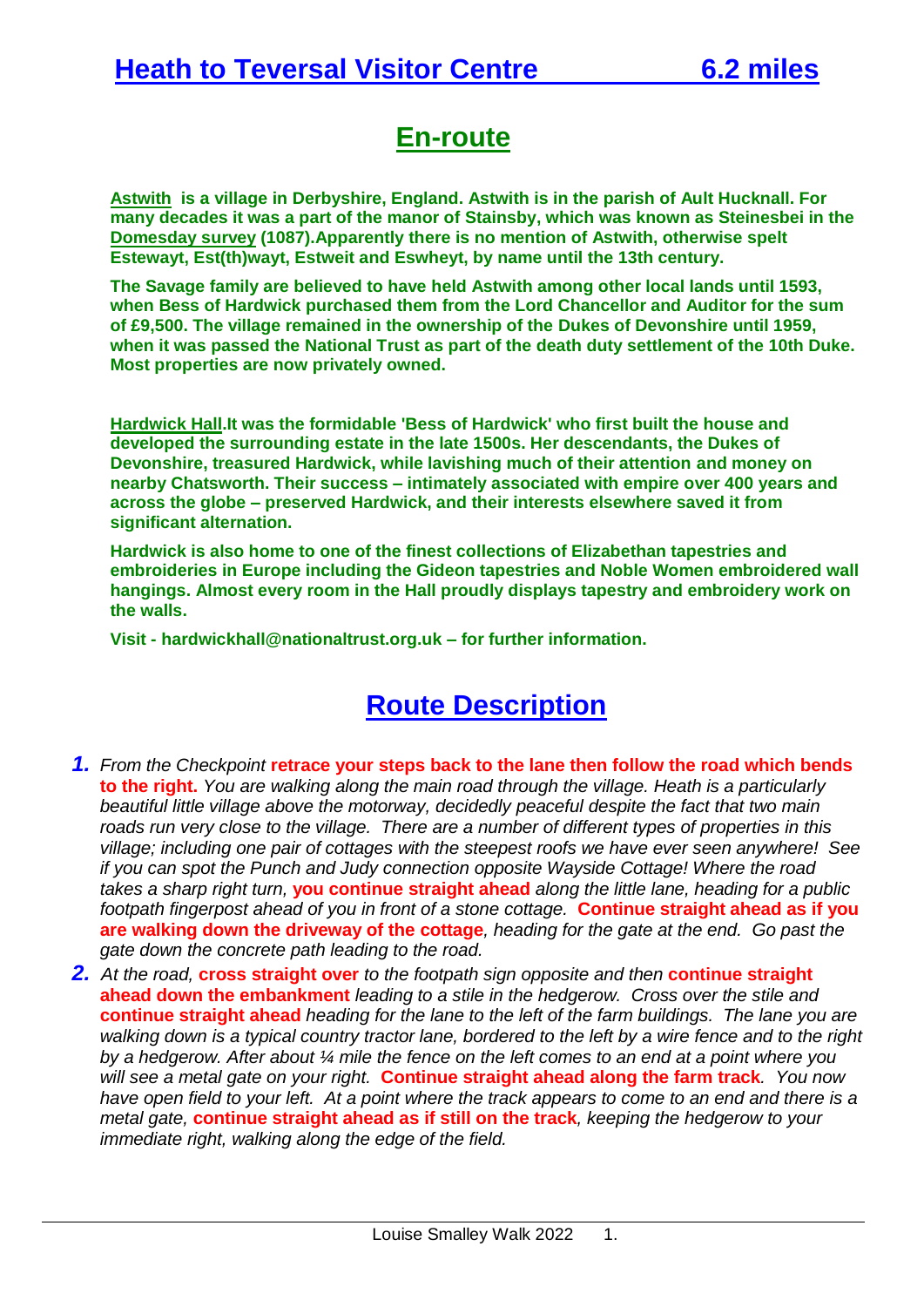- *3. After approximately 75m you will see a wooden post on your right with yellow arrow marker on it, here* **turn 45° left to walk across the field***. Once across the field you will meet a ditch populated by trees and you will meet a wooden bridge crossing this ditch.* **Cross the bridge and take the little path up to meet the fingerpost** *at the beginning of the next field. At the fingerpost take a 45° turn to the right to cross the corner of the field. Once across the field, about halfway up the field you will see on your right a wooden stile with a yellow arrow on a green background on it.* **Cross the stile and then turn left** *as indicated by the arrow. As you emerge from the trees you start to cross a field* **heading slightly right and gently uphill** *to meet a hedge at a point where several paths meet. You are at the "end point" of the hedge.*  **Continue straight ahead** *with the hedgerow on your left. As you go the path begins to "stray" from the hedge slightly directing you to a stile in the hedgerow in front of you. Cross this stile and* **continue ahead bearing slightly right** *heading for a stile in the middle section of hedgerow ahead of you. In this hedgerow there is a gate with a yellow arrow on it directing you across the next field* **,follow this** *again bearing slightly right and now directed to the right of a very large tree. Once across this field you will meet a stile to the side of the tree with a yellow and black arrow on it.* **Cross the stile to drop down to the metallised lane. Cross straight over to the stile opposite and continue straight ahead** *across the field as indicated by the yellow arrow and the metal public footpath fingerpost. As you cross this field you can see, ahead of you, the small hamlet of Astwith which you are heading for. Once across the field you will meet a stile in the corner. There are the yellow and black arrows quiding you straight on. You now start walking downhill, hedgerow on your right, and open field on your left. As you reach the bottom of the hill at the bottom of the field, you bend round to your left for approximately 10m to meet a gate. As indicated by the yellow arrow,* **pass through this gate, crossing over the stream and then continue onwards up the field** *immediately in front of you. I would advise hugging to the right hand side of the field, using the hedgerow as your guide. You are going to walk the whole length of this field uphill to the top right hand corner.* **Cross over the stile in the corner and continue straight ahead** *as indicated by the faded yellow arrow. Cross the middle of the field which will probably be bordered by electric fencing keeping the horses away from the path. Once across the field you will see a wooden stile just to the right of the large tree.* **Cross over the stile and continue straight on** *until you meet a wire fence by a lane. Here* **turn 90° left to meet the stile. Cross over the stile to meet the lane and continue straight ahead** *as indicated by the yellow and black arrows. The lane is bordered either side by hedgerow.*
- *4. We are now entering the hamlet of Astwith –The lane starts to go downhill as you pass Manor Farm on your left and then you meet a metallised road.* **Continue straight ahead.** *Where the road bends round to the right immediately before a dilapidated farm building,* **turn 90° left** *as indicated by the wooden fingerpost to pass down to a gate.* **Pass through the gate and continue down to the gate to the left of the farm buildings. Pass through the second gate and continue straight ahead***, heading downhill to meet a wooden gate.* **Pass through the wooden gate** *(please make sure you close the gates in this area) and* **continue straight heading downhill** *towards what appear to be a gap in the hedgerow. This "gap" in the hedgerow is, in fact, a small bridge over a stream.* **Cross over this bridge and turn left** *to walk up the trackway. You have hedgerow on you left and open fields "rising" on your right. After 100m you will see a fingerpost sporting a yellow arrow directing you to go* **45° right** *following the contours of the hill and leading you to a metal gate in the fence to the left of which is a wooden gate. The actual path goes straight ahead across the field as directed by the arrow heading to*  the right of a tree and heading to the top right hand corner of the field where you meet a small *copse. I would advise however, that from the gate* **turn right** *to walk up the edge of the field heading uphill for a gap in a hedge. At this gap you will see steps leading you through this gap.*  **IGNORE THIS AND TURN 90° LEFT TO WALK ACCROSS THE TOP OF THE FIELD,**  *HEDGEROW ON YOUR RIGHT OPEN FIELDS LEFT, TO MEET THE COPSE MENTIONED EARLIER. At the copse you will see a wide gap leading into another field.* **Turn right, passing through the gap, to walk down the field***, copse on your left, open fields to you right. Ahead you have a splendid view of Hardwick Hall. After 200m the copse on you left comes to an end.*  **Continue walking straight downhill** *to the bottom left hand corner of the field. On meeting the stile, on board which is a yellow arrow, cross over and continue ahead slightly left heading steeply downhill through bushes to meet a road.*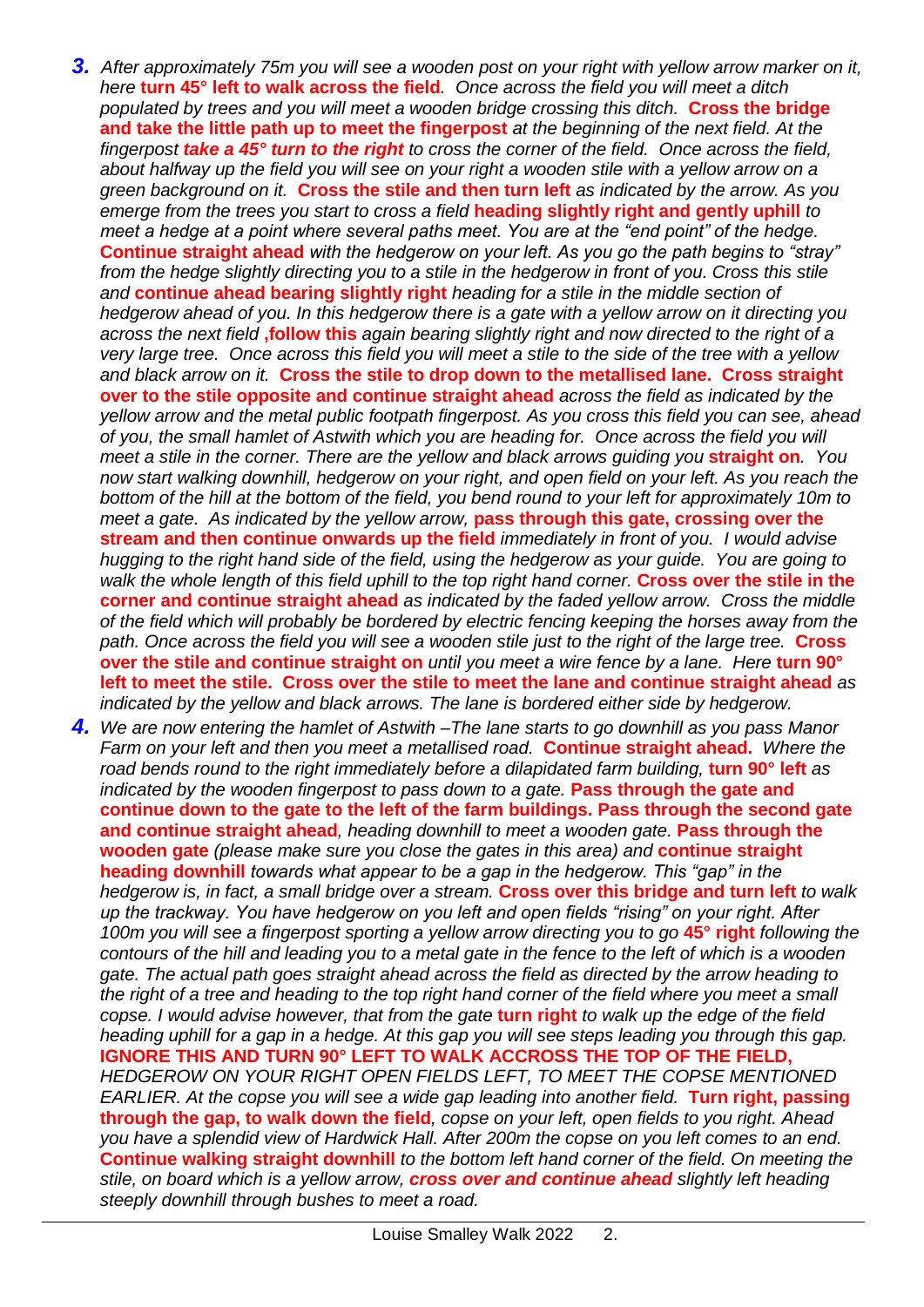*5.* **Cross over the road and turn right***. Soon the road passes under the M1 motorway via a tunnel. Just beyond this you will see the entrance to Hardwick Park.* **Turn left to enter the park.** *You are now entering the car park of this facility. When you reach the first parking meter on your right***, turn 45° right** *to follow the path leading to the lake. Please note the sign saying "Sculpture Walk".*

#### *#### There are some toilets nearby. Ignore the right turn above and walk into main car park and you will see a "Visitor Centre building where there are some toilets.*

#### *Remember to return to the route as described above to continue on the walk by taking this right turn! ####*

*The path crosses with the lake on you right and just beyond the sluice gate you will meet a junction of paths.* **Take the path to the right leading to a gate. Pass through and continue straight ahead.** *Please note you are currently on "the Sculpture/Millers walk". At the path junction* **take the left fork still following the "Sculpture/Millers walk"***.On reaching the pond*  **bear right** *keeping the "main pond" on you left. These are called the 5 row ponds.*

- **6.** On reaching the kissing gate immediately after the pond **turn 90° left to walk with the pond on your left,** *wooden fence on you right. After 50 metres to reach a "second" of the ponds.* **Keep this on your left continuing with fence on your right.***80 metres further on "pond 2" ends and just before the start of "pond 3" (Alan Blacks Corner)* **turn right to walk through the kissing gate then at the path junction take the left hand fork and walk up the "obvious" path.** *You are NO LONGER on the Sculpture/Millers walk. FYI – Look left and you can see the entrance to the "Ice House".After 70 metres you pass a standing stone and the path starts to rise. After 250 metres you meet a "crossroad" of paths. Continue straight on and upwards (a little more steeper than before).Almost at the top of the climb you pass a bench and a few metres on you reach the top of the hill by the side of an information board.* **Here, turn LEFT to pass through the gate and follow the path uphill** *with the buttresses on your right. At the top of this short hill you meet open ground,* **turn rig***ht here (the magnificent Hardwick Hall "smacks you in the face")* **and walk towards the Hall** *and on reaching the road* **turn right to walk along the road.** *You walk "between the Hall (National Trust) and the "OLD HALL" (English Heritage – and where Elizabeth 1 once stayed) continuing along the road. ##BEWARE – THIS IS THE ROAD USED FOR VISITORS TO EXIT THE HALL.## Soon the road bears slightly right then left and starts to descend.* **Cross over the cattle grid. Continue down past the "Stone Centre"** *and, where the road swings sharply right,* **come off the road walking straight ahead to meet a gate on you left. Turn 90° left to pass through this gate** *(you are now joining "The Oak Walk") and* **follow the well walked path across the field.** *Once across the field you meet a gate.* **Pass through and bear right to walk up the path** *which has a "wired" fence to the right. The very end of this path swing left and climbs to meet the main path from the Hall gardens (Note the HH car Park opposite. H***ere, turn right onto the main path.**
- *7. You are walking through Lady Spencer Wood and are still on The Oak Walk. After 525 metres you meet some steps.* **Go down these** *and halfway down The Oak Walk turns Left. You leave this and continue straight on at this point descending more steps to cross a wooden bridge over a stream after which you start to climb up again via some more steps. After 100 metres you reach the top and a few metres more you reach a wooden gate.* **Pass though and turn LEFT.**